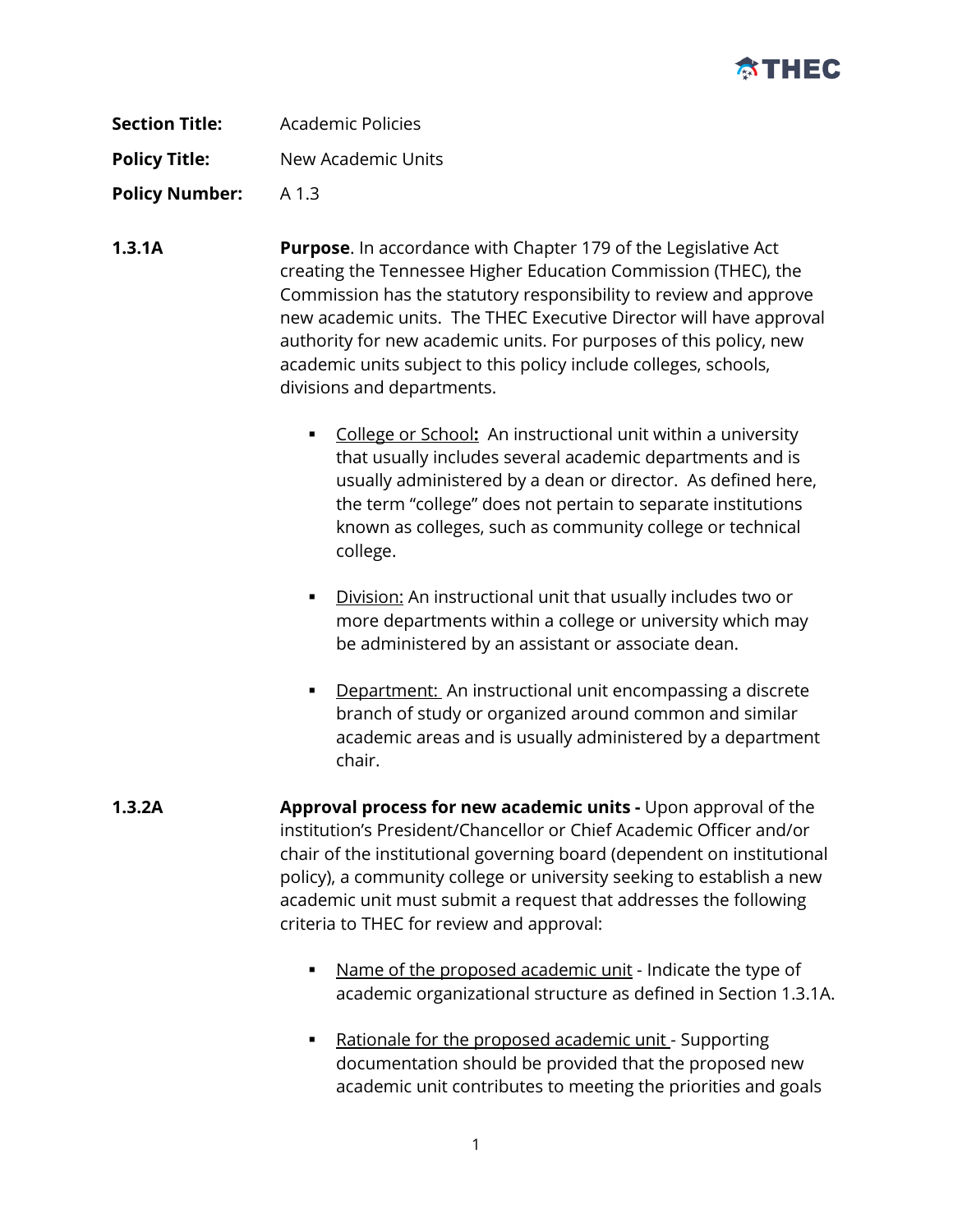

of the institution's academic master plan and a rationale as to why the institution needs the proposed academic unit.

- **Inventory of academic program offerings An inventory of** current academic program offerings that will be housed in the new academic unit should be included in the proposal. Any future academic program offerings in the development stage at the institution should also be included.
- Updated organizational chart The organizational placement and the administrative responsibilities for the new academic unit within the institution should be clearly defined and designed to promote success of the academic programs within the proposed academic unit.
- Cost-benefit analysis of the proposed academic unit The benefit to the state should outweigh the cost of the academic unit. Institutions should estimate the effect on funding caused by the proposed change. Supporting documentation should be provided that cost will be met from internal reallocations or from other sources such as grants and gifts, if appropriate. The analysis should include the source of any institutional reallocation. The anticipated revenue from the new unit should be comparable to revenue generated by similar units within the institution.
- Existing and/or anticipated facilities for proposed academic unit - New and/or renovated facilities required for the new academic unit should be clearly outlined by amount and type of space, costs identified, and source of costs in the proposal, if appropriate.
- **Letter of support** A letter of documentation from the institution's President/Chancellor or the Chief Academic Officer to support the new academic unit must be submitted. The proposed implementation date should be stated.
- **1.3.3A Criteria for review.** The criteria set out in Provisions 1.3.2A will generally be used in reviewing requests for new academic units. However, the stringency of individual criteria may vary on the specific unit and additional information may be requested.